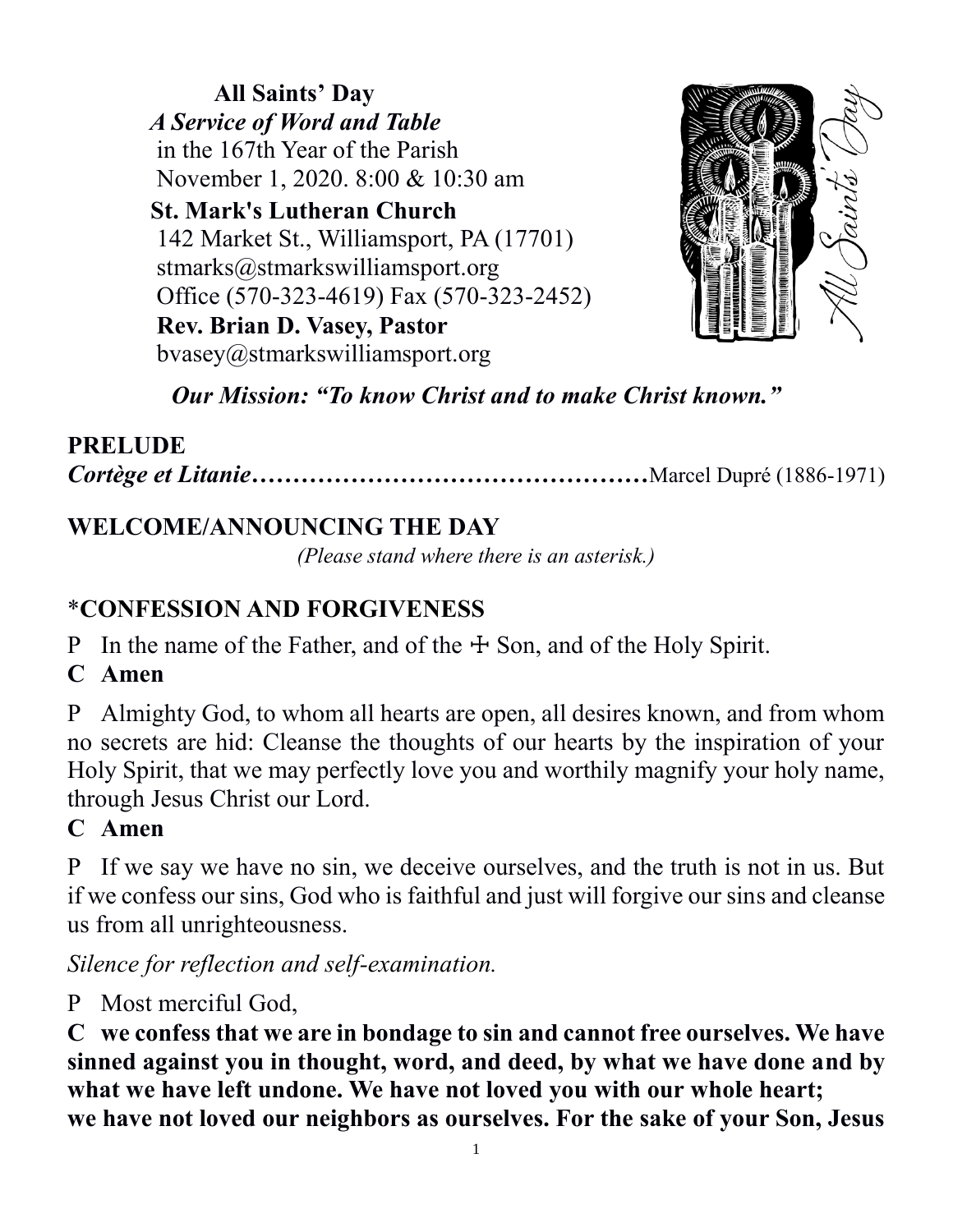### **Christ, have mercy on us. Forgive us, renew us, and lead us, so that we may delight in your will and walk in your ways, to the glory of your holy name. Amen**

P Almighty God, in his mercy, has given his Son to die for us and, for his sake, forgives us all our sins. As a called and ordained minister of the Church of Christ, and by his authority, I therefore declare to you the entire forgiveness of all your sins, in the name of the Father, and of the  $\pm$  Son, and of the Holy Spirit. **C Amen**

## \***PRAYER OF THE DAY**

P Let us pray. Almighty God, you have knit your people together in one communion in the mystical body of your Son, Jesus Christ our Lord. Grant us grace to follow your blessed saints in lives of faith and commitment, and to know the inexpressible joys you have prepared for those who love you, through Jesus Christ, our Savior and Lord, who lives and reigns with you and the Holy Spirit, one God, now and forever.

**C Amen.**

### \***HYMN**

*For All the Saints* **…..……………………………………........................ELW 422**

**For all the saints who from their labors rest, who thee by faith before the world confessed, thy name, O Jesus, be forever blessed. Alleluia! Alleluia!** 

**Oh, blest communion, fellowship divine, we feebly struggle, they in glory shine; yet all are one in thee, for all are thine. Alleluia! Alleluia!** 

*Introduction: All Saints celebrates the baptized people of God, living and dead, who are the body of Christ. As November heralds the dying of the landscape in many northern regions, the readings and liturgy call us to remember all who have died in Christ and whose baptism is complete. At the Lord's table we gather with the faithful of every time and place, trusting that the promises of God will be fulfilled and that all tears will be wiped away in the new Jerusalem.*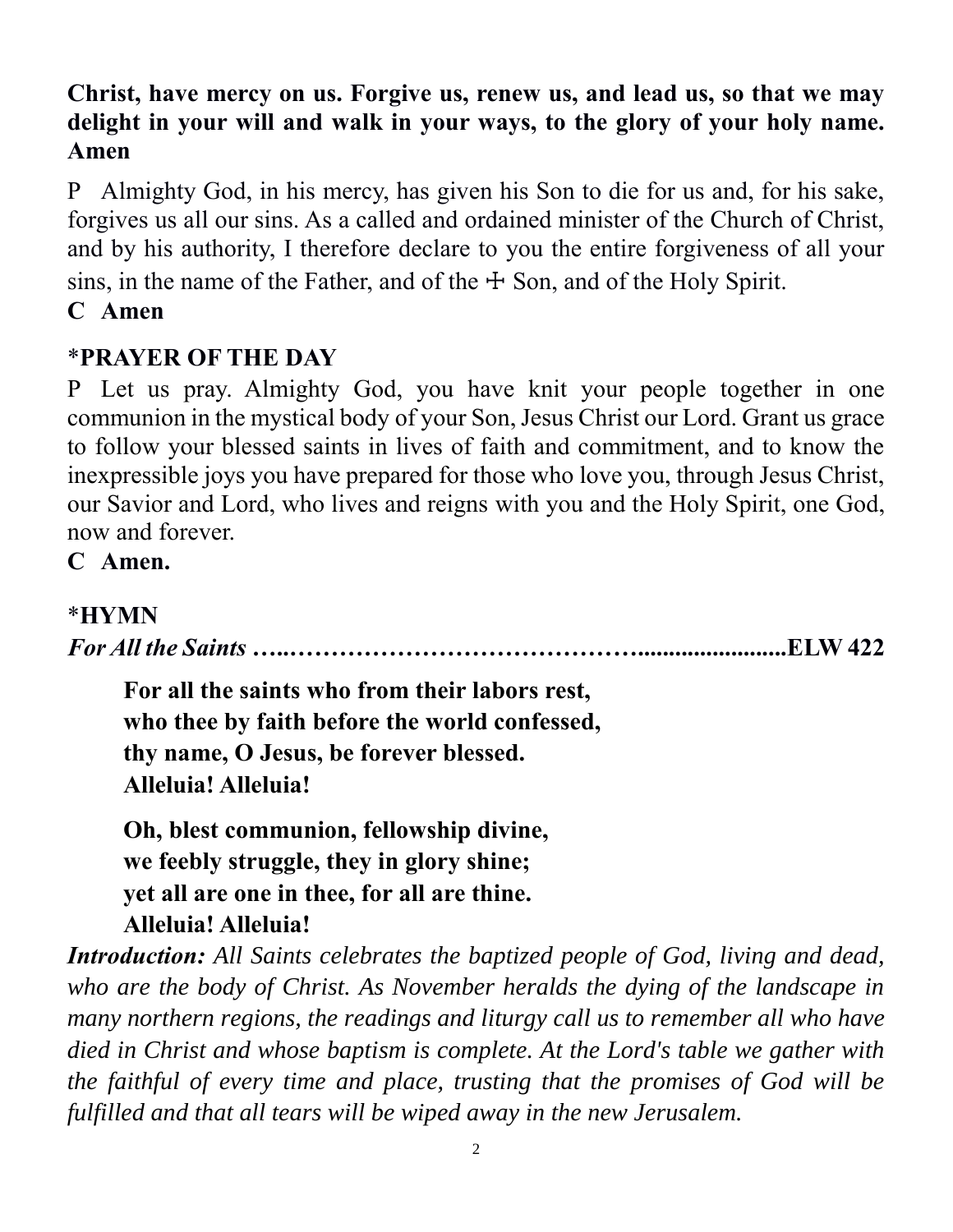## **THE FIRST LESSON………………………………………...Revelation 7:9-17**

<sup>9</sup>After this I looked, and there was a great multitude that no one could count, from every nation, from all tribes and peoples and languages, standing before the throne and before the Lamb, robed in white, with palm branches in their hands.  $^{10}$ They cried out in a loud voice, saying,

"Salvation belongs to our God who is seated on the throne, and to the Lamb!" <sup>11</sup>And all the angels stood around the throne and around the elders and the four living creatures, and they fell on their faces before the throne and worshiped God,  $12$ singing,

"Amen! Blessing and glory and wisdom and thanksgiving and honor and power and might be to our God forever and ever! Amen."

<sup>13</sup>Then one of the elders addressed me, saying, "Who are these, robed in white, and where have they come from?" <sup>14</sup>I said to him, "Sir, you are the one that knows." Then he said to me, "These are they who have come out of the great ordeal; they have washed their robes and made them white in the blood of the Lamb.

<sup>15</sup>For this reason they are before the throne of God, and worship him day and night within his temple, and the one who is seated on the throne will shelter them.

<sup>16</sup>They will hunger no more, and thirst no more; the sun will not strike them, nor any scorching heat;

<sup>17</sup>for the Lamb at the center of the throne will be their shepherd, and he will guide them to springs of the water of life, and God will wipe away every tear from their eyes."

The word of the Lord.

### **C Thanks be to God.**

## **PSALM: 34:1-10, 22** (*Read responsively*)

<sup>1</sup>I will bless the LORD at all times; the praise of God shall ever be in my mouth.

# **2 I will glory in the LORD;**

**let the lowly hear and rejoice.** 

<sup>3</sup>Proclaim with me the greatness of the LORD; let us exalt God's name together.

```
4
I sought the LORD, who answered me
  and delivered me from all my terrors.
```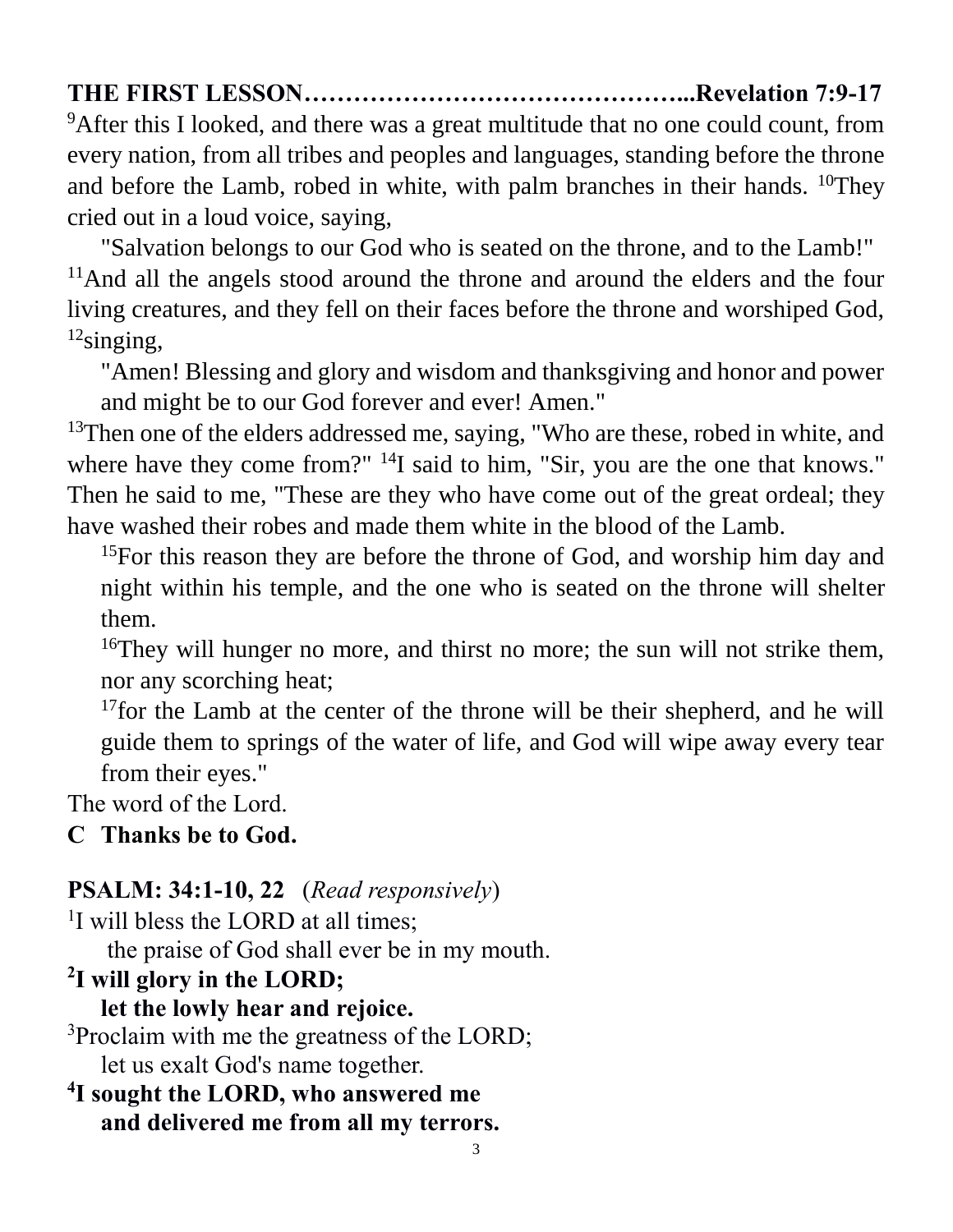<sup>5</sup>Look upon the LORD and be radiant, and let not your faces be ashamed.

**6 I called in my affliction, and the LORD heard me and saved me from all my troubles.** 

<sup>7</sup>The angel of the LORD encamps around those who fear the LORD and delivers them.

**<sup>8</sup>Taste and see that the LORD is good; happy are they who take refuge in God!** <sup>9</sup>Fear the LORD, you saints of the LORD, for those who fear the LORD lack nothing. **<sup>10</sup>The lions are in want and suffer hunger, but those who seek the LORD lack nothing that is good.**

<sup>22</sup>O LORD, you redeem the life of your servants,

**and those who put their trust in you will not be punished.** 

**THE SECOND LESSON…………………………………………...1 John 3:1-3**

<sup>1</sup>See what love the Father has given us, that we should be called children of God; and that is what we are. The reason the world does not know us is that it did not know him. <sup>2</sup>Beloved, we are God's children now; what we will be has not yet been revealed. What we do know is this: when he is revealed, we will be like him, for we will see him as he is. <sup>3</sup>And all who have this hope in him purify themselves, just as he is pure.

The word of the Lord.

**C Thanks be to God.**

**\*THE GOSPEL…………………………………………………Matthew 5:1-12**

P The Holy Gospel according to St. Matthew, the fifth chapter.

## **C Glory to you, O Lord.**

<sup>1</sup>When Jesus saw the crowds, he went up the mountain; and after he sat down, his disciples came to him. <sup>2</sup>Then he began to speak, and taught them, saying:

<sup>3</sup>"Blessed are the poor in spirit, for theirs is the kingdom of heaven.

<sup>4</sup>Blessed are those who mourn, for they will be comforted.

<sup>5</sup>Blessed are the meek, for they will inherit the earth.

<sup>6</sup>Blessed are those who hunger and thirst for righteousness, for they will be filled.

<sup>7</sup>Blessed are the merciful, for they will receive mercy.

<sup>8</sup>Blessed are the pure in heart, for they will see God.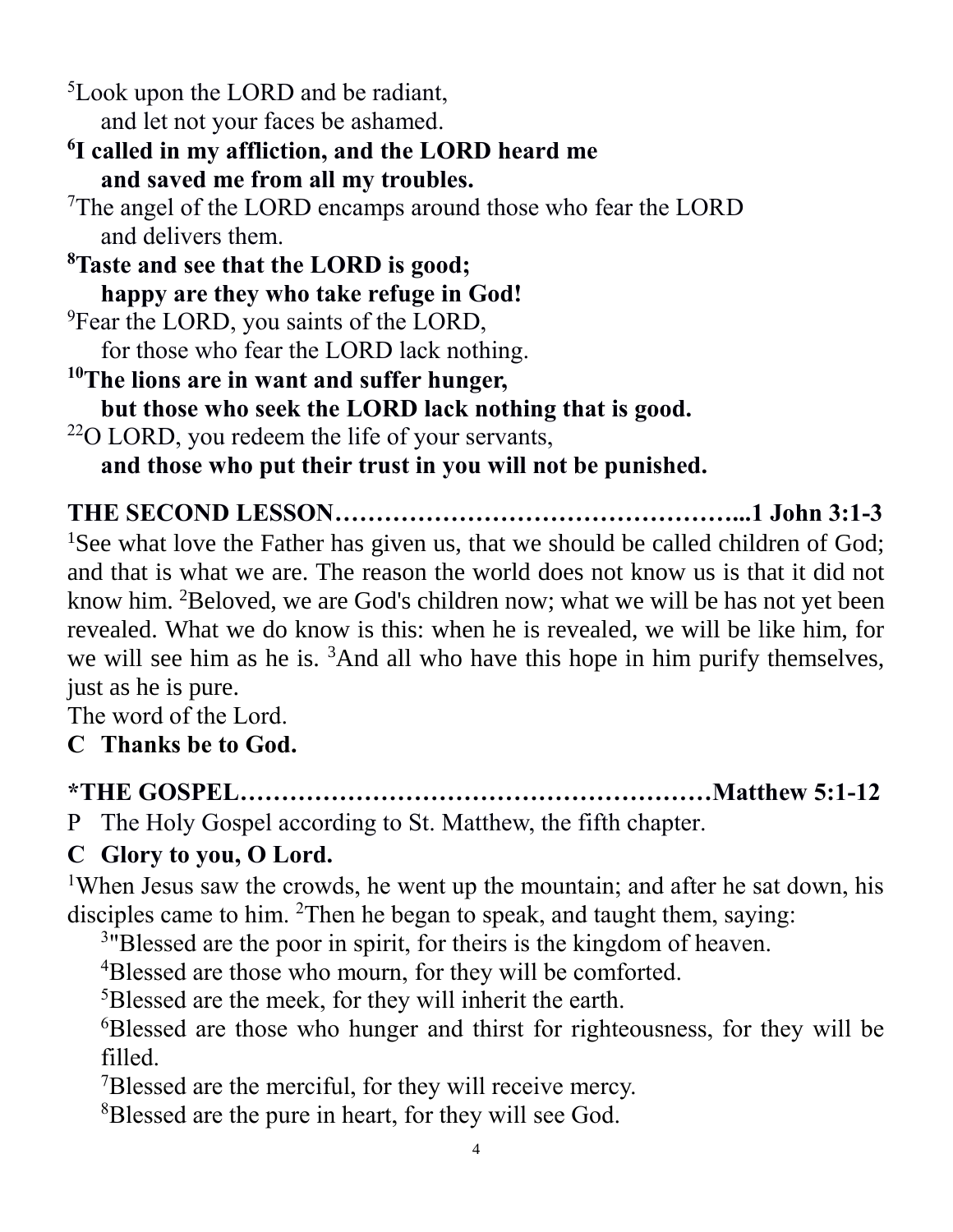<sup>9</sup>Blessed are the peacemakers, for they will be called children of God.

<sup>10</sup>Blessed are those who are persecuted for righteousness' sake, for theirs is the kingdom of heaven.

<sup>11</sup>Blessed are you when people revile you and persecute you and utter all kinds of evil against you falsely on my account <sup>12</sup>Rejoice and be glad, for your reward is great in heaven, for in the same way they persecuted the prophets who were before you."

- P The Gospel of the Lord.
- **C Praise to you, O Christ.**

## **THE SERMON**

### **\* THE NICENE CREED**

- P Living together in trust and hope we affirm our faith.
- **C We believe in one God, the Father, the Almighty, Maker of heaven and earth, of all that is, seen and unseen.**

**We believe in one Lord, Jesus Christ, the only Son of God, eternally begotten of the Father, God from God, Light from Light, true God from true God, begotten, not made, of one Being with the Father; through Him all things were made.**

**For us and for our salvation he came down from heaven, was incarnate of the Holy Spirit and the Virgin Mary and became truly human. For our sake He was crucified under Pontius Pilate; He suffered death and was buried.**

**On the third day He rose again in accordance with the Scriptures; he ascended into heaven and is seated at the right hand of the Father. He will come again in glory to judge the living and the dead, and His kingdom will have no end.**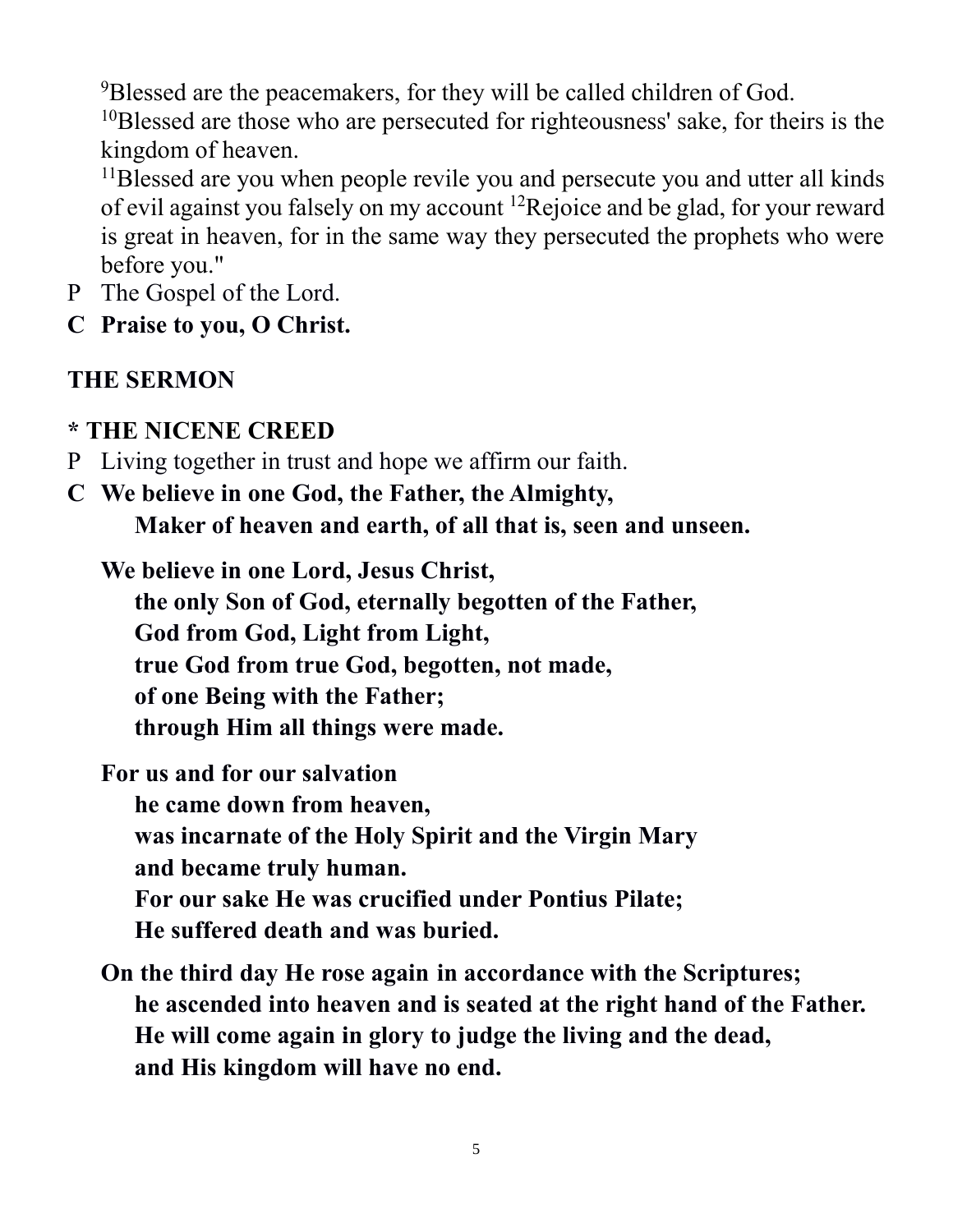**We believe in the Holy Spirit, the Lord, the Giver of life, who proceeds from the Father and the Son, who with the Father and the Son is worshiped and glorified, who has spoken through the prophets.**

**We believe in one holy catholic and apostolic Church. We acknowledge one Baptism for the forgiveness of sins. We look for the resurrection of the dead, and the life of the world to come. Amen.**

# **\*PRAYERS OF INTERCESSION**

*Response:*  $\boxed{P}$  Hear us, O God **C** Your mercy is great.

**\*THE PEACE** PThe Peace of the Lord be with you. **C And also with you.**

*Please remember to share the peace without physical contact.*

## **\*THE GREAT THANKSGIVING**

- P The Lord be with you.
- **C And also with you.**
- P Lift up your hearts.
- **C We lift them to the Lord.**
- P Let us give thanks to the Lord our God.
- **C It is right to give our thanks and praise.**

P It is indeed right and salutary that we should at all times and in all places offer thanks and praise to you, O Lord, holy Father, through Christ our Lord. In the blessedness of your saints you have given us a glorious pledge of the hope of our calling; that, moved by their witness and supported by their fellowship, we may run with perseverance the race that is set before us and with them receive the unfailing crown of glory. And so with your Church on earth, and the hosts of heaven, we praise your name and join their unending hymn: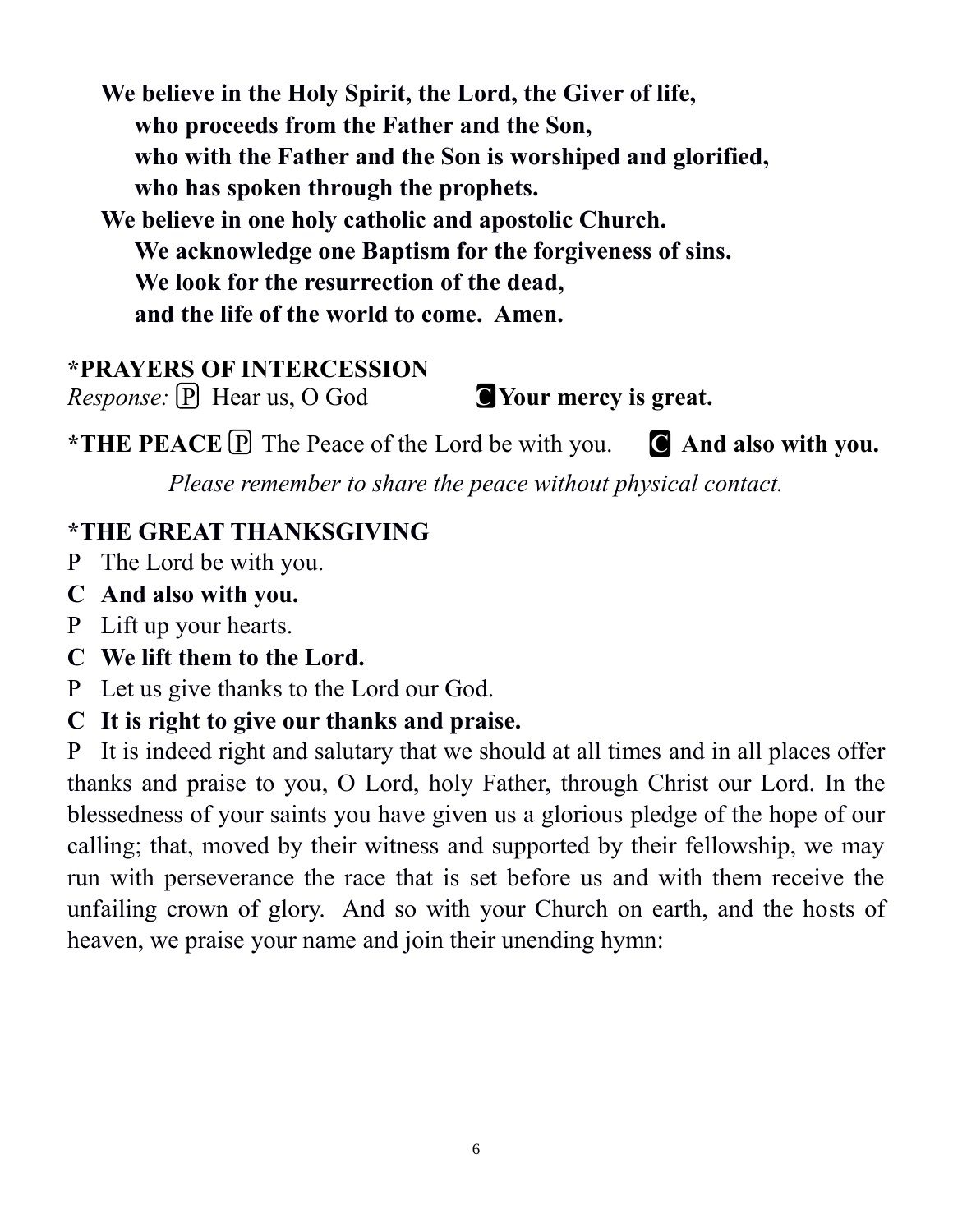

P In the night in which he was betrayed, our Lord Jesus took bread, and gave thanks; broke it, and gave it to his disciples, saying: Take and eat; this is my body, given for you.

Do this for the remembrance of me.

Again, after supper, he took the cup, gave thanks,

and gave it for all to drink, saying:

This cup is the new covenant in my blood,

shed for you and for all people for the forgiveness of sin.

Do this for the remembrance of me.

#### \***OUR LORD'S PRAYER**

P Let us pray in the words our Savior gave us.

**C Our Father, who art in heaven, hallowed be thy name, thy kingdom come, thy will be done,**

**on earth as it is in heaven.** 

**Give us this day our daily bread;** 

**and forgive us our trespasses,** 

**as we forgive those who trespass against us; and lead us not into temptation, but deliver us from evil. For thine is the kingdom, and the power, and the glory,** 

**forever and ever. Amen.**

7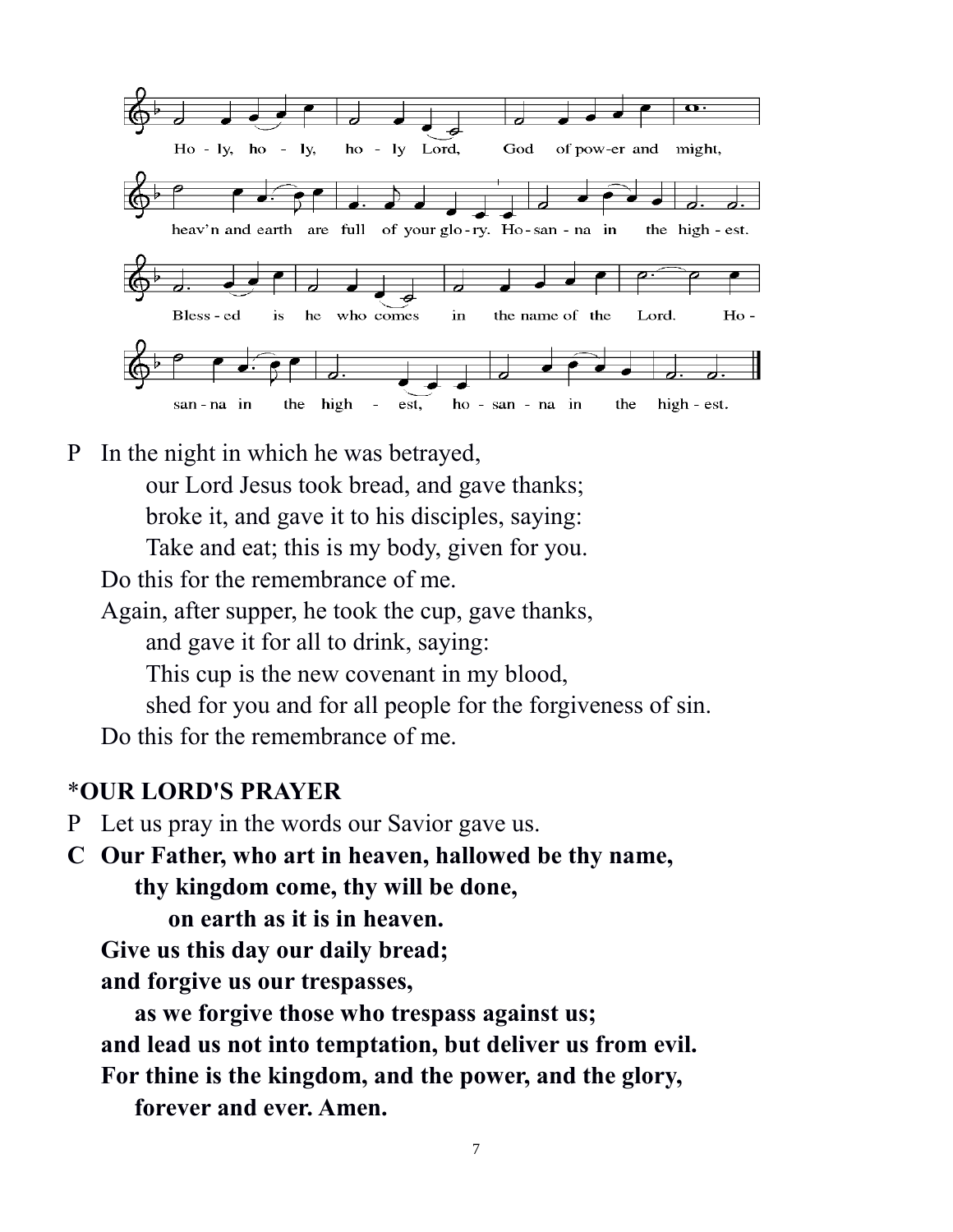# **\*THE COMMUNION**

- P There is a place for you at the banquet. Come and feast at Jesus' table
- **C Amen.**

# **PRAYER AFTER COMMUNION**

- P Lord Jesus, in this simple meal you have set a banquet. Sustain us on the journey, strengthen us to care for the least of your beloved children, and give us glad and generous hearts as we meet you on the way.
- **C Amen.**

# **ANNOUNCEMENTS**

# **\*THE BLESSING**

P May the God of all creation, in whose image we are made, who claims us and calls us beloved, who strengthens us for service, give you reason to rejoice and be glad! The blessing of God, Father,  $\pm$  Son, and Holy Spirit, be with you today and always.

**C Amen.**

# **\*HYMN**

*Rejoice, Ye Pure in Heart …………***……………………………………ELW 873 Rejoice, ye pure in heart! Rejoice, give thanks, and sing; your festal banner wave in high, the cross of Christ your king.** *Refrain:* **Rejoice! Rejoice! Rejoice, give thanks, and sing! At last the march will end: the wearied ones shall rest; the pilgrims find their home at last, Jerusalem the blest.** *Refrain:* **Rejoice! Rejoice! Rejoice, give thanks, and sing! \*DISMISSAL** P Beloved of God, go in peace to love and serve the Lord. **C Thanks be to God. POSTLUDE**

*Chaconne…………………………………………….....* Louis Couperin (1626-1661)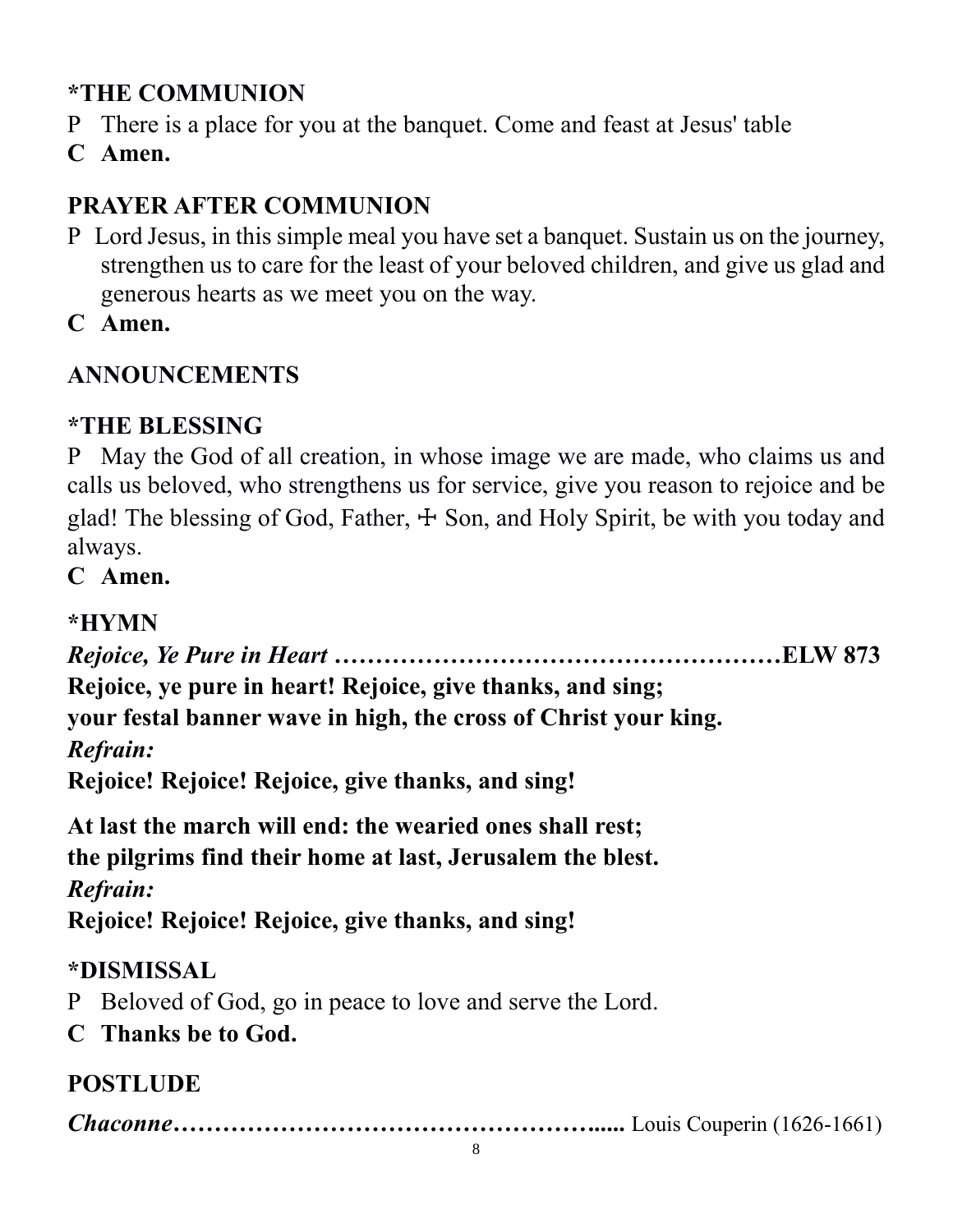Portions of the service reprinted from Lutheran Book of Worship © 1978, Augsburg-Fortress Publishers, under license #2562-L. From sundaysandseasons.com. Copyright © 2019 Augsburg Fortress. All rights reserved. Reprinted by permission under Augsburg Fortress Liturgies Annual License #SB144818

*Cortège et Litanie* is built using two contrasting themes: the cortège is a choralestyle, solemn processional which begins quietly. The litanie is a repetitive theme meant to be a short prayer sung over and over during the procession. After intense musical development, the piece climaxes with both the cortège theme and litanie theme played simultaneously.

-SAR

☩ ☩ ☩ ☩ ☩ ☩ ☩ ☩ ☩ ☩ ☩ ☩ ☩ ☩ ☩ ☩ ☩ ☩ ☩ ☩ ☩ ☩ ☩ ☩ ☩ ☩ ☩ ☩ ☩ ☩ ☩ ☩ ☩ ☩ ☩ ☩ ☩ ☩ ☩

### **Announcements:**

### **Today, November 1, All Saints' Day:**



Today we recognize and rejoice in those who joined the Servant Church by Holy Baptism

 Finley Brielle Stugart December 9, 2019 Max Layton Tebbs July 12, 2020

…and we honor and remember those who have moved on to the Church Triumphant

 Alona Hopler November 27, 2019 Carl Smollinger January 16, 2020 Michele Ramsauer January 31, 2020 Carol McMorris February 11, 2020 Lawrence Lehmen March 16, 2020 Betty Stroup March 24, 2020 Dorothy Bingaman April 28, 2020 Deborah Holmes May 1, 2020 Betty Rechel May 3, 2020 Franklin Ulman May 27, 2020 Lawrence Satifka July 1, 2020 Barbara Lamade September 26, 2020



**Thank you Ruth Rees and Ralph Ziegler for the fine work on the 2020 All Saints' Banner!**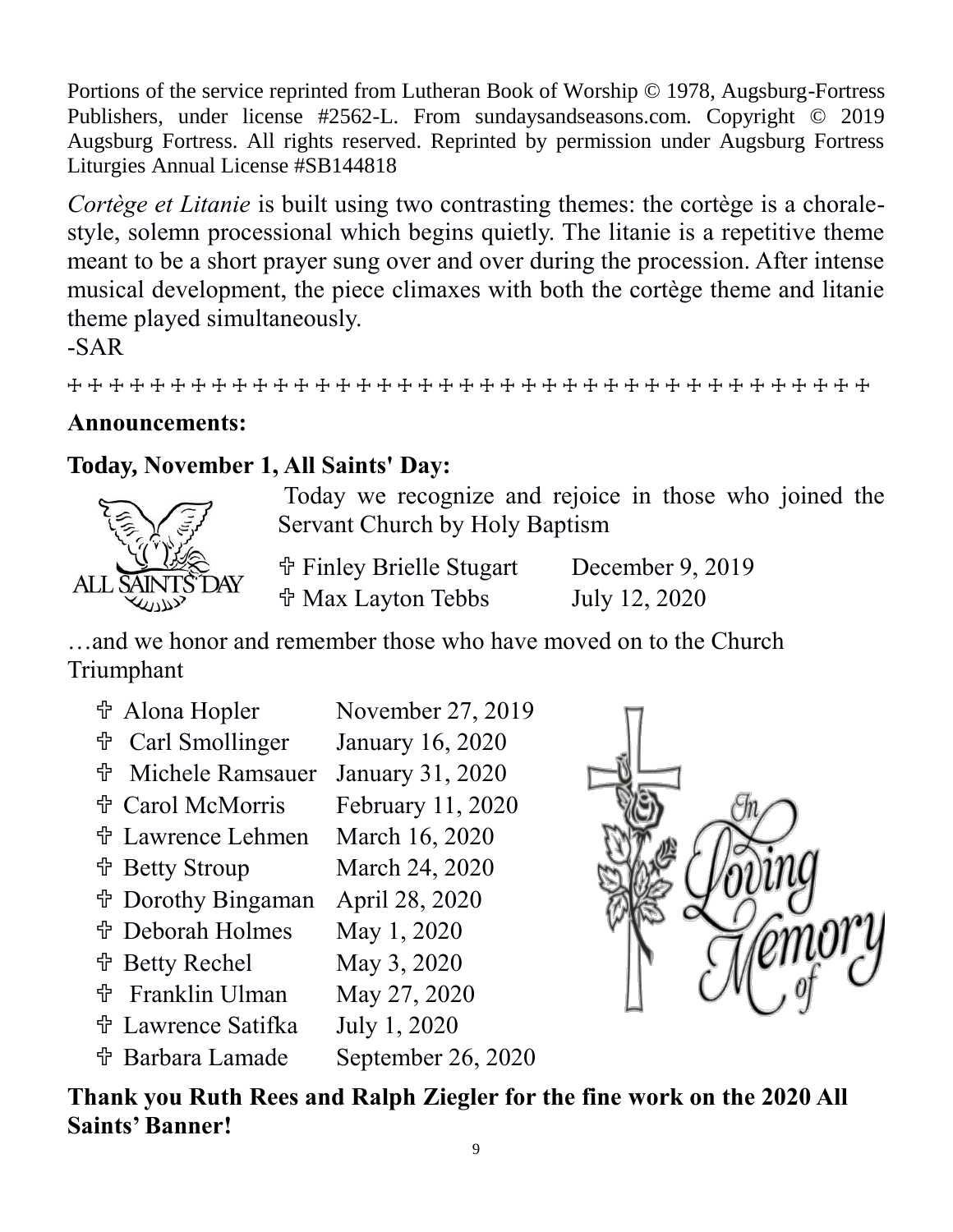### **Sunday, November 15:**

Confirmation Orientation (Confirmands and Parents), 9:15 am in the "Crossways Room". Confirmation Class is for all youth who have completed grade six, but have not yet taken the vows of local church membership. Please note that this is a **two year class**. Confirmation Sunday is scheduled for June 5, 2022

### **Sunday, November 22:**

Christ the King Sunday, the last Sunday of the liturgical year.

**Sunday, November 29, The First Sunday of Advent**

**Wednesday, December 2, 12:15 pm. Midweek of Advent 1 (Nave)**



*Our flowers today are given to the glory of God: in celebration of St. Mark*'*s Church Family by the Flower Fund.*

*Healing:* Liz Ruesskamp, Richard Albright, Grace Arner, Diane Damaska, Ruth Pile, Vanessa Morgan, Gary Clark, Paul Young, Bob Shaible, Doris Brown, Charles Miller, Jerry Miller, Gladys Knauss, Randy Knauss, Patricia Alexander, Diane Osbaugh, Joann Zeigler, Richard Ritter, Ashton Ott, Pr. Frank Showers, Lucille Sider, April Clark, Lenny Sherlinski, Gary Cable, Esteban Mazer, Elsie Sechler, Virginia Pulaskie, Cheryl Williams, Bernadette Jones, Gregg, Kay Poliska, Tanya Bower and Steve Dewar.